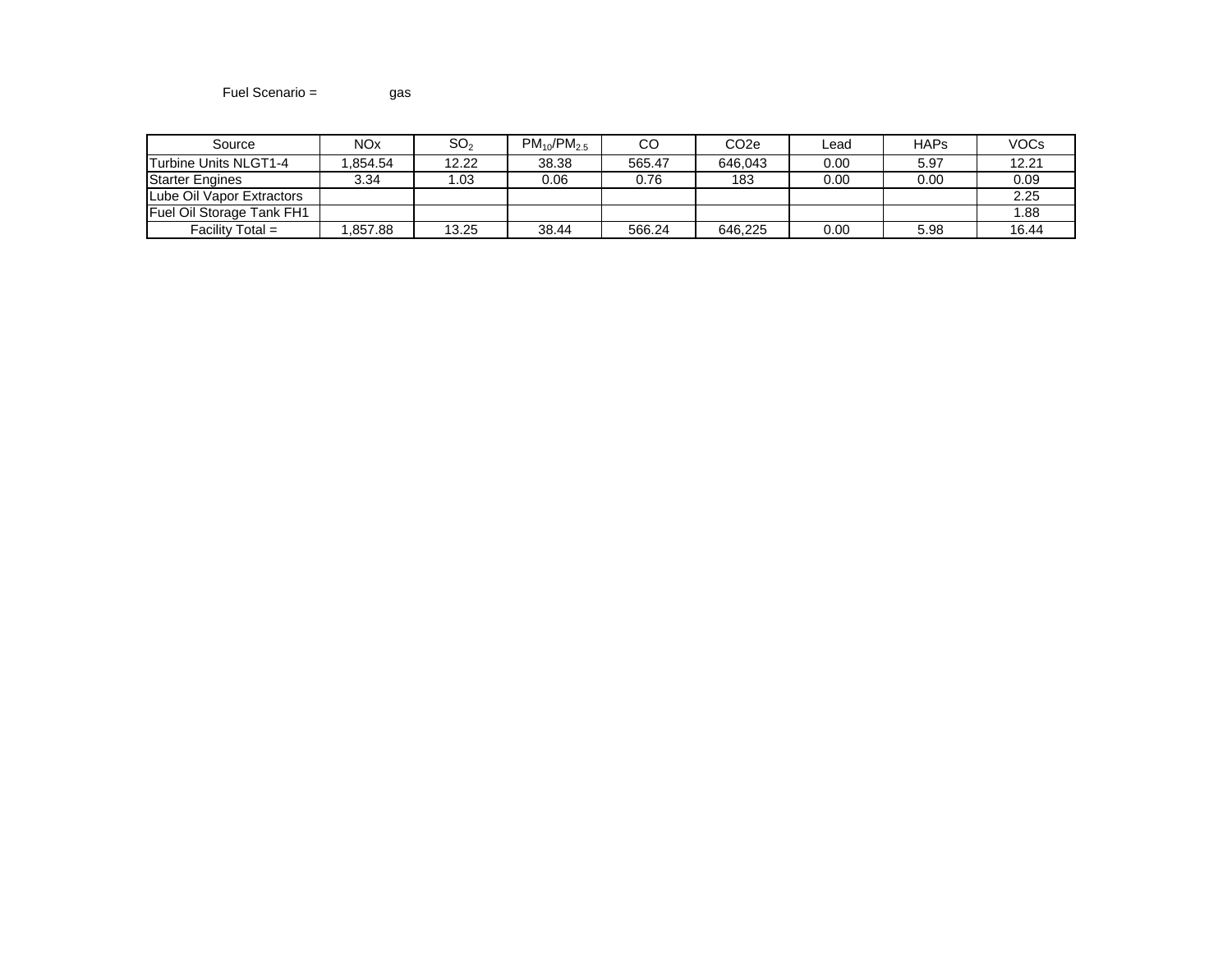# **Gas Turbine Units NLGT1-4 Potential To Emit When Burning Natural Gas**

| <b>Calculation Basis:</b>                                          | NLGT1             | NLGT <sub>2</sub>     | NLGT3                                           | NLGT4       |             |
|--------------------------------------------------------------------|-------------------|-----------------------|-------------------------------------------------|-------------|-------------|
| Fuel Type                                                          |                   |                       | Natural Gas Natural Gas Natural Gas Natural Gas |             |             |
| Nameplate Power Output (MW)                                        | 27                | 27                    | 27                                              | 21.5        |             |
| Power Output Used for Calculation (MW)                             | 27                | 27                    | 27                                              | 21.5        | 102.5       |
| Heat Rate (Btu/kWh)                                                | 16,000            | 16,000                | 16,000                                          | 13,000      |             |
| Turbine Firing Rate (MMBtu/hr)                                     | 432               | 432                   | 432                                             | 279.5       |             |
| Operating Hours (hours/year)                                       | 8760              | 8760                  | 8,760                                           | 987         |             |
| Total Heat Input (MMBtu/yr)                                        | 3,784,320         | 3,784,320             | 3,784,320                                       | 275,862     |             |
| Gas Heating Value (Btu/scf)                                        | 1,020             | 1,020                 | 1,020                                           | 1,020       |             |
| Natural Gas Molecular Weight (lb/lb-mole)                          | 19.5              | 19.5                  | 19.5                                            | 19.5        |             |
| Standard Temperature (deg R)                                       | 527.67            | 527.67                | 527.67                                          | 527.67      |             |
| Standard Pressure (atm)                                            | 1                 | 1                     | 1                                               | 1           |             |
| Ideal Gas Constant R (atm-ft^3/lb-mol deg R)                       | 0.7302            | 0.7302                | 0.7302                                          | 0.7302      |             |
| Hourly Gas Throughput (10 <sup>6</sup> scf/hr)                     |                   |                       | 0.42352941                                      | 0.27401961  |             |
|                                                                    |                   | 0.42352941 0.42352941 |                                                 |             |             |
| Gas Mass Flowrate (lb/hr)                                          | 21,434.53         | 21,434.53             | 21,434.53                                       | 13,867.94   |             |
| Annual Gas Throughput (10 <sup>6</sup> scf/yr)                     | 3,710.12          | 3,710.12              | 3,710.12                                        | 270.45      |             |
| Annual Gas Mass Flow (tpy)                                         | 93,883            | 93,883                | 93,883                                          | 6,844       |             |
|                                                                    | NLGT <sub>1</sub> | NLGT <sub>2</sub>     | NLGT3                                           | NLGT4       | Total (tpy) |
| CO Emission Factor (Ib/MMBtu)                                      | 0.082             | 0.082                 | 0.082                                           | 0.725       |             |
| CO Emissions Permit Limit (tpy)                                    | n/a               | n/a                   | n/a                                             | 100         |             |
| CO Emissions (lb/hr)                                               | 35.42             | 35.42                 | 35.42                                           | 202.64      |             |
| CO Emissions (tpy)                                                 | 155.16            | 155.16                | 155.16                                          | 100.00      | 565.47      |
|                                                                    |                   |                       |                                                 |             |             |
| CO2e Emission Factor (lb/MMBtu)                                    | 111.11            | 111.11                | 111.11                                          | 111.11      |             |
| CO2e Emissions (lb/hr)                                             | 48,000            | 48,000                | 48,000                                          | 31,055      |             |
| CO2e Emissions (tpy)                                               | 210,239           | 210,239               | 210,239                                         | 15,326      | 646,043     |
| PM10/PM2.5 Emission Factor (Ib/MMBtu)                              | 0.0066            | 0.0066                | 0.0066                                          | 0.0066      |             |
| PM10/PM2.5 Emissions (lb/hr)                                       | 2.85              | 2.85                  | 2.85                                            | 1.84        |             |
| PM10/PM2.5 Emissions (tpy)                                         | 12.49             | 12.49                 | 12.49                                           | 0.91        | 38.38       |
|                                                                    |                   |                       |                                                 |             |             |
| Lead Emission Factor (Ib/MMBtu)                                    | <b>ND</b>         | <b>ND</b>             | <b>ND</b>                                       | ND          |             |
| Lead Emissions (lb/hr)                                             | <b>ND</b>         | <b>ND</b>             | <b>ND</b>                                       | ND          |             |
| Lead Emissions (tpy)                                               | <b>ND</b>         | <b>ND</b>             | <b>ND</b>                                       | <b>ND</b>   | 0.00        |
| VOC Emission Factor (Ib/MMBtu)                                     | 0.0021            | 0.0021                | 0.0021                                          | 0.0021      |             |
| VOC Emissions (lb/hr)                                              | 0.91              | 0.91                  | 0.91                                            | 0.59        |             |
| VOC Emissions (tpy)                                                | 3.97              | 3.97                  | 3.97                                            | 0.29        | 12.21       |
| FERC Tariff Allowable Sulfur Content (grain/100 scf)               | 0.75              | 0.75                  | 0.75                                            | 0.75        |             |
| Sulfur Content Limit (% by weight)                                 | 0.90%             | 0.90%                 | 0.90%                                           | 0.80%       |             |
| SO2 Emission Rate (lbs/MMBtu)                                      | 0.002             | 0.002                 | 0.002                                           | 0.002       |             |
| SO2 Emissions (lb/hr)                                              | 0.91              | 0.91                  | 0.91                                            | 0.59        |             |
| SO2 Emissions (tpy)                                                | 3.98              | 3.98                  | 3.98                                            | 0.29        | 12.22       |
|                                                                    | 0.32              | 0.32                  |                                                 |             |             |
| NOx Emission Factor (Ib/MMBtu)<br>NOx Emissions Permit Limit (tpy) | n/a               | n/a                   | 0.32<br>n/a                                     | 0.276<br>40 |             |
|                                                                    |                   |                       |                                                 |             |             |
| NOx Emissions (lb/hr)                                              | 138.24            | 138.24                | 138.24                                          | 77.14       |             |
| NOx Emissions (tpy)                                                | 605.49            | 605.49                | 605.49                                          | 38.07       | 1,854.54    |
| Total HAPs Emission Factor (Ib/MMBtu)                              | 0.001             | 0.001                 | 0.001                                           | 0.001       |             |
| Total HAPs (lb/hr)                                                 | 0.44              | 0.44                  | 0.44                                            | 0.29        |             |
| Total HAPs (tpy)                                                   | 1.94              | 1.94                  | 1.94                                            | 0.14        | 5.97        |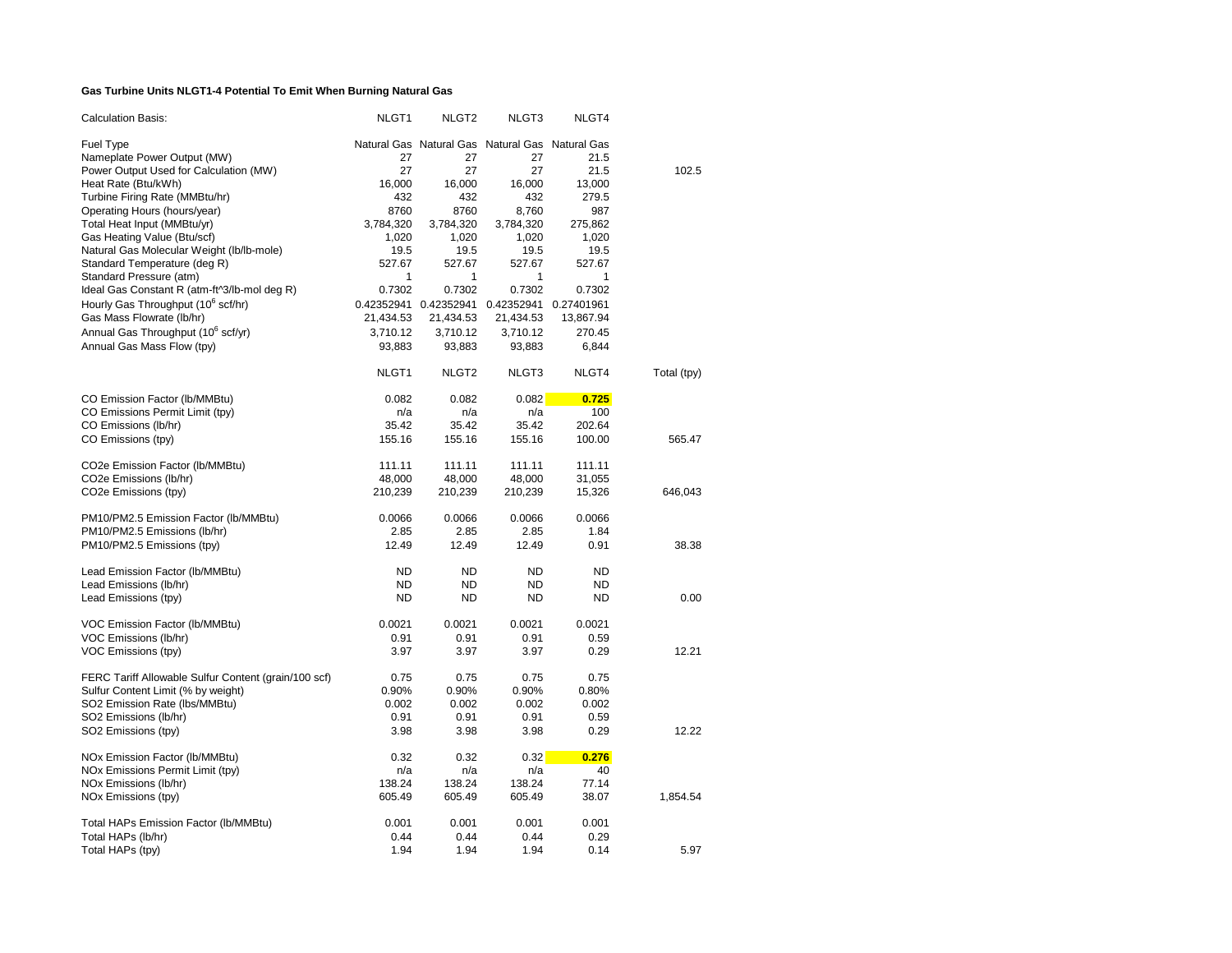# **Gas Turbine Potential To Emit When Units NLGT1-3 Burning Diesel**

| <b>Calculation Basis:</b>                                     | NLGT <sub>1</sub> | NLGT <sub>2</sub> | NLGT3         | NLGT4              |             |
|---------------------------------------------------------------|-------------------|-------------------|---------------|--------------------|-------------|
| <b>Fuel Type</b>                                              | #2 Distillate     | #2 Distillate     | #2 Distillate | <b>Natural Gas</b> |             |
| Nameplate Power Output (MW)                                   | 27                | 27                | 27            | 21.5               |             |
| Power Output Used for Calculation (MW)                        | 27                | 27                | 27            | 21.5               |             |
| Heat Rate (Btu/kWh)                                           | 16,000            | 16,000            | 16,000        | 13,000             |             |
| Turbine Firing Rate (MMBtu/hr)                                | 432               | 432               | 432           | 279.5              |             |
| Operating Hours (hours/year)                                  | 8760              | 8760              | 8760          | 987                |             |
| Total Heat Input (MMBtu/yr)                                   | 3,784,320         | 3,784,320         | 3,784,320     | 275,862            |             |
| Distillate Fuel Heating Value (MMBtu/10 <sup>3</sup> gallons) | 139               | 139               | 139           |                    |             |
| Hourly Fuel Throughput (10 <sup>3</sup> gal/hr)               | 3.11              | 3.11              | 3.11          |                    |             |
| Annual Fuel Throughput (10 <sup>3</sup> gal/yr)               | 27,225            | 27,225            | 27,225        |                    |             |
|                                                               | NLGT <sub>1</sub> | NLGT <sub>2</sub> | NLGT3         | NLGT4              | Total (tpy) |
| CO Emission Factor (lb/MMBtu)                                 | 0.0033            | 0.0033            | 0.0033        | 0.725              |             |
| CO Emissions Permit Limit (tpy)                               | n/a               | n/a               | n/a           | 100                |             |
| CO Emissions (lb/hr)                                          | 1.43              | 1.43              | 1.43          | 202.64             |             |
| CO Emissions (tpy)                                            | 6.24              | 6.24              | 6.24          | 100.00             | 118.73      |
| CO <sub>2</sub> e Emission Factor (Ib/MMBtu)                  | 157               | 157               | 157           | 111.1106           |             |
| CO2e Emissions (lb/hr)                                        | 67,824            | 67,824            | 67,824        | 31,055             |             |
| CO <sub>2</sub> e Emissions (tpy)                             | 297,069           | 297,069           | 297,069       | 15,326             | 906,533     |
| PM10/PM2.5 Emission Factor (lb/MMBtu)                         | 0.012             | 0.012             | 0.012         | 0.0066             |             |
| PM10/PM2.5 Emissions (lb/hr)                                  | 5.18              | 5.18              | 5.18          | 1.84               |             |
| PM10/PM2.5 Emissions (tpy)                                    | 22.71             | 22.71             | 22.71         | 0.91               | 69.03       |
| Lead Emission Factor (Ib/MMBtu)                               | 0.000014          | 0.000014          | 0.000014      | <b>ND</b>          |             |
| Lead Emissions (lb/hr)                                        | 0.01              | 0.01              | 0.01          | ND                 |             |
| Lead Emissions (tpy)                                          | 0.03              | 0.03              | 0.03          | ND                 | 0.08        |
| VOC Emission Factor (Ib/MMBtu)                                | 0.00041           | 0.00041           | 0.00041       | 0.0021             |             |
| VOC Emissions (lb/hr)                                         | 0.18              | 0.18              | 0.18          | 0.59               |             |
| VOC Emissions (tpy)                                           | 0.78              | 0.78              | 0.78          | 0.29               | 2.62        |
| Sulfur Content Limit (% by weight)                            | 0.90%             | 0.90%             | 0.90%         | 0.80%              |             |
| SO2 Emission Factor (Ib/MMBtu)                                | 0.909             | 0.909             | 0.909         | 0.002              |             |
| SO2 Emissions (lb/hr)                                         | 392.69            | 392.69            | 392.69        | 0.59               |             |
| SO2 Emissions (tpy)                                           | 1,719.97          | 1,719.97          | 1,719.97      | 0.29               | 5,160.21    |
| NOx Emission Factor (Ib/MMBtu)                                | 0.88              | 0.88              | 0.88          | 0.276              |             |
| NOx Emissions (lb/hr)                                         | 380.16            | 380.16            | 380.16        | 77.142             |             |
| NO <sub>x</sub> Emissions (tpy)                               | 1,665.10          | 1,665.10          | 1,665.10      | 38.07              | 5,033.37    |
| Total HAPs Emission Factor (Ib/MMBtu)                         | 0.001             | 0.001             | 0.001         | 0.001              |             |
| Total HAPs (lb/hr)                                            | 0.56              | 0.56              | 0.56          | 0.29               |             |
| Total HAPs (tpy)                                              | 2.44              | 2.44              | 2.44          | 0.14               | 7.45        |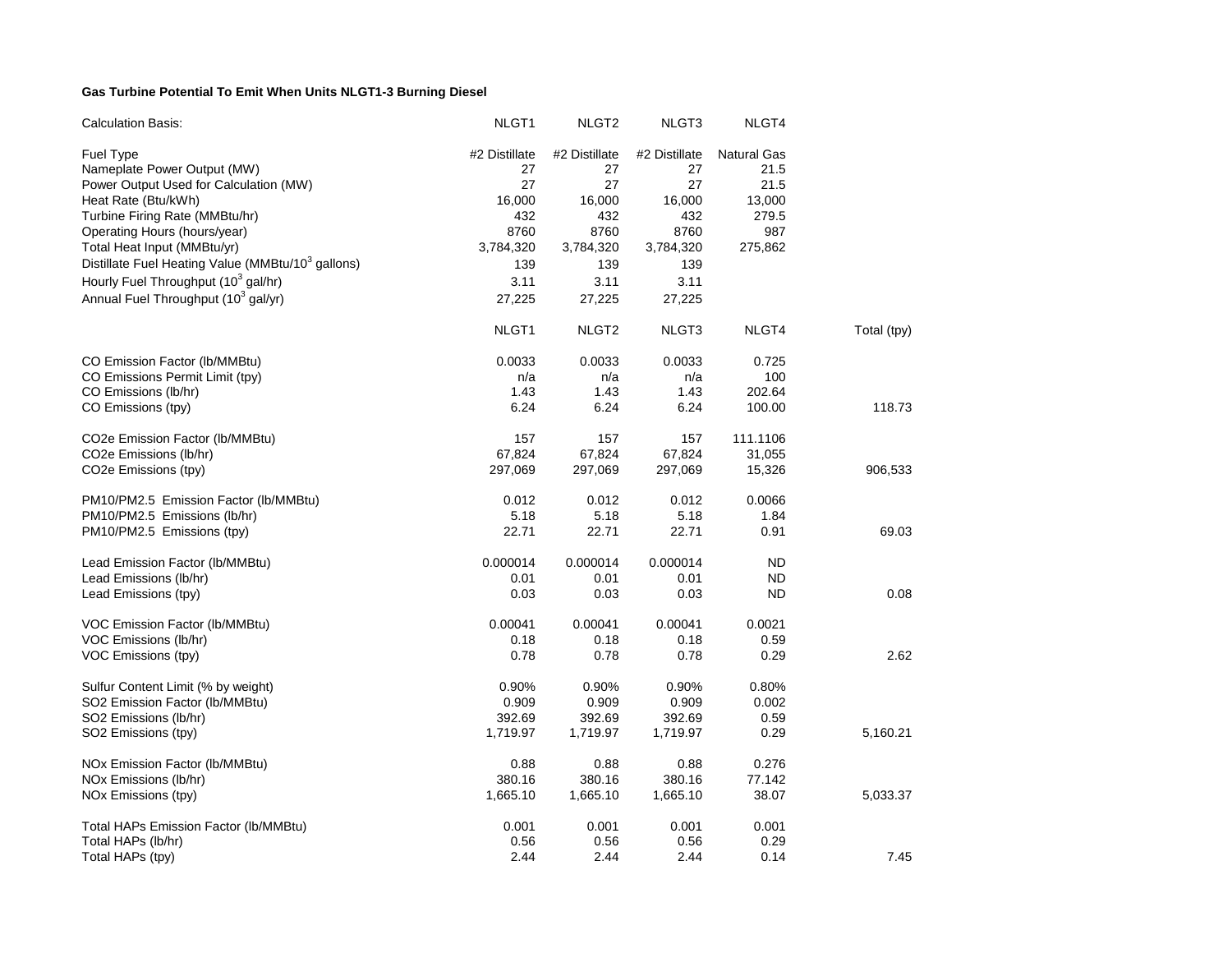#### **Gas Turbine Diesel Starter Engines NLGT1A, NLGT2A and NLGT3A Potential to Emit**

| <b>Calculation Basis:</b>                          | NLGT1A        | NLGT2A        | NLGT3A        |       |
|----------------------------------------------------|---------------|---------------|---------------|-------|
| <b>Fuel Type</b>                                   | <b>Diesel</b> | <b>Diesel</b> | <b>Diesel</b> |       |
| Engine/motor rating (hp)                           | 635           | 635           | 635           |       |
| Power output (kW)                                  | 474           | 474           | 474           |       |
| Engine thermal efficiency                          | 32%           | 32%           | 32%           |       |
| Brake specific fuel consumption (Btu/hp-hr)        | 7,953         | 7,953         | 7,953         |       |
| Hourly heat input (MMBtu/hr)                       | 5.05          | 5.05          | 5.05          |       |
| Hours of operation (hours/year) <sup>4</sup>       | 146           | 146           | 146           |       |
| Annual heat input (MMBtu/yr)                       | 737           | 737           | 737           |       |
| Diesel heating value (Btu/lb)                      | 19,300        | 19,300        | 19,300        |       |
| Diesel density (lb/gal)                            | 7.05          | 7.05          | 7.05          |       |
| Hourly fuel firing rate (gal/hr)                   | 37.12         | 37.12         | 37.12         |       |
| Annual fuel consumption (gal/yr)                   | 5,419         | 5,419         | 5,419         |       |
| Diesel sulfur content (% by weight)                | 0.9           | 0.9           | 0.9           |       |
|                                                    | NLGT1A        | NLGT2A        | NLGT3A        | Total |
| CO Emission Factor (lb/hp-hr) 1                    | 5.5E-03       | 5.5E-03       | 5.5E-03       |       |
| CO Emissions (lb/hr)                               | 3.49          | 3.49          | 3.49          |       |
| CO Emissions (tpy)                                 | 0.25          | 0.25          | 0.25          | 0.76  |
| CO2e Emission Factor (lb/MMBtu) 1,3                | 165.25        | 165.25        | 165.25        |       |
| CO2e Emissions (lb/hr)                             | 835           | 835           | 835           |       |
| CO2e Emissions (tpy)                               | 61            | 61            | 61            | 183   |
| PM10/PM2.5 Emission Factor (lb/MMBtu) <sup>2</sup> | 5.73E-02      | 5.73E-02      | 5.73E-02      |       |
| PM10/PM2.5 Emissions (lb/hr)                       | 0.29          | 0.29          | 0.29          |       |
| PM10/PM2.5 Emissions (tpy)                         | 0.02          | 0.02          | 0.02          | 0.06  |
|                                                    |               |               |               |       |
| Lead Emission Factor (lb/MMBtu)                    | <b>NA</b>     | <b>NA</b>     | <b>NA</b>     |       |
| Lead Emissions (lb/hr)                             | <b>NA</b>     | <b>NA</b>     | <b>NA</b>     |       |
| Lead Emissions (tpy)                               | <b>NA</b>     | <b>NA</b>     | <b>NA</b>     | 0.00  |
| VOC Emission Factor (lb/hp-hr) <sup>1</sup>        | 6.42E-04      | 6.42E-04      | 6.42E-04      |       |
| VOC Emissions (lb/hr)                              | 0.41          | 0.41          | 0.41          |       |
| VOC Emissions (tpy)                                | 0.03          | 0.03          | 0.03          | 0.09  |
| SO2 Emission Factor (lb/hp-hr) <sup>1</sup>        | 7.42E-03      | 7.42E-03      | 7.42E-03      |       |
| SO2 Emissions (lb/hr)                              | 4.71          | 4.71          | 4.71          |       |
| SO2 Emissions (tpy)                                | 0.34          | 0.34          | 0.34          | 1.03  |
| NOx Emission Factor (lb/hp-hr) 1                   | 0.024         | 0.024         | 0.024         |       |
|                                                    | 15.24         | 15.24         | 15.24         |       |
| NOx Emissions (lb/hr)                              | 1.11          | 1.11          | 1.11          | 3.34  |
| <b>NOx Emissions (tpy)</b>                         |               |               |               |       |
| Total HAPs Emission Factor (lb/MMBtu) <sup>5</sup> | 1.70E-03      | 1.70E-03      | 1.70E-03      |       |
| Total HAPs Emissions (lb/hr)                       | 0.01          | 0.01          | 0.01          |       |
| Total HAPs Emissions (tpy)                         | 0.00          | 0.00          | 0.00          | 0.00  |

1 Emission factors from AP-42 Table 3.4-1.

<sup>2</sup> AP-42 Table 3.4-2. All condensables are assumed to be  $\leq$  1 µm in size.

3 CO2 emission factor from AP-42 Table 3.4-1. CH4 and N2O emission factor from 40 CFR 98, Table C-2.

4 Assume 12 minutes runtime per each start and 2 starts per day.

5 HAPs Emission Factor from AP-42 Tables 3.4-3 and 3.4-4 as follows:

| Benzene          | lb/MMBtu | 7.76E-04      |
|------------------|----------|---------------|
| <b>Toluene</b>   | lb/MMBtu | 2.81E-04      |
| <b>Xylenes</b>   | lb/MMBtu | 1.93E-04      |
| Formaldehyde     | lb/MMBtu | 7.89E-05      |
| Acetaldehyde     | lb/MMBtu | $2.52E - 0.5$ |
| Acrolein         | lb/MMBtu | 7.88E-06      |
| Naphthalene      | lb/MMBtu | 1.30E-04      |
| <b>Total PAH</b> | lb/MMBtu | 2.12E-04      |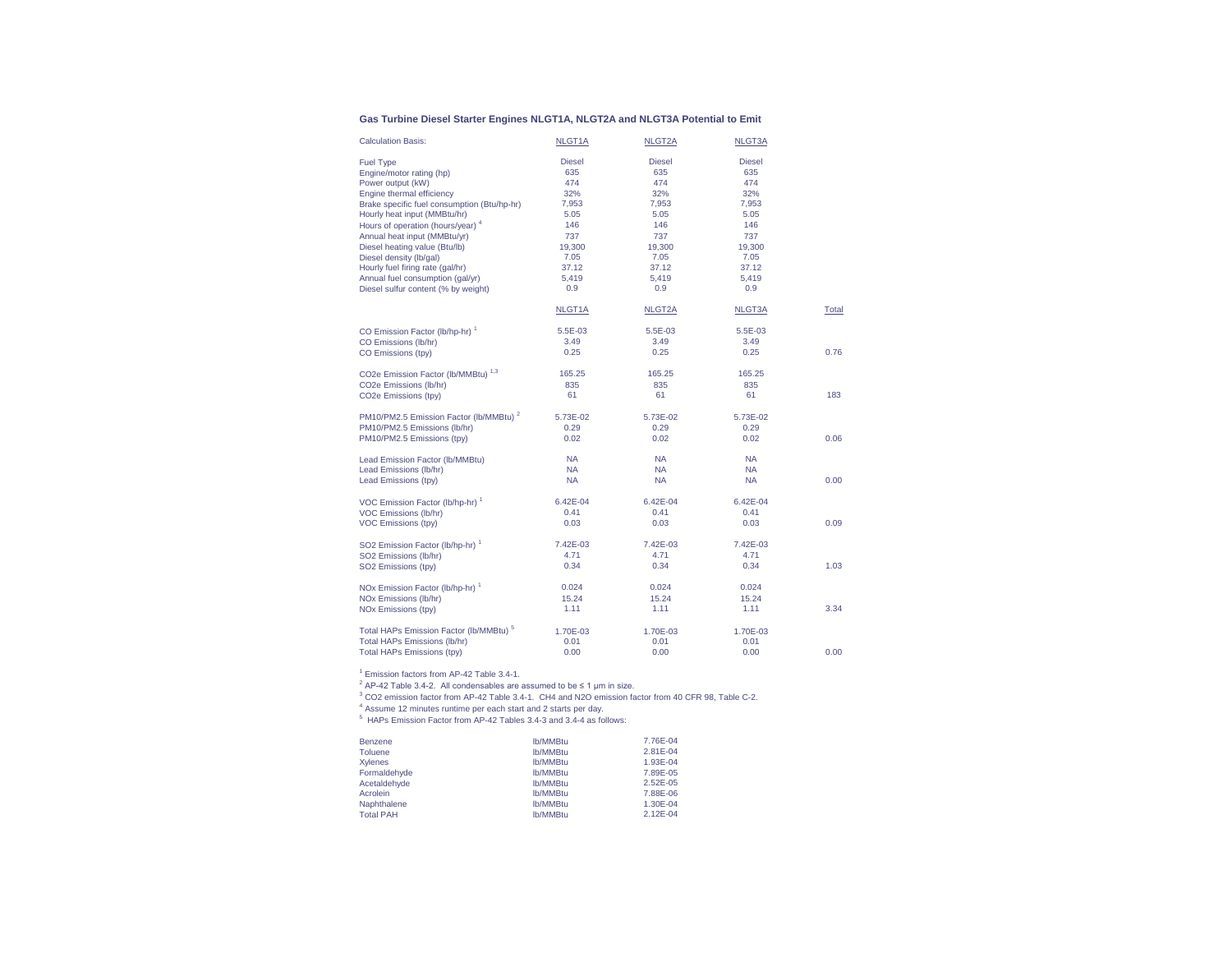# **Lube Oil Vapor Extractors (NLGT1B, NLGT2B and NLGT3B) Potential to Emit VOCs**

|                                                     | NLGT <sub>1</sub> B | NLGT2B | NLGT3B |             |
|-----------------------------------------------------|---------------------|--------|--------|-------------|
| <b>Calculation Basis:</b>                           |                     |        |        |             |
| Maximum makeup to lube oil reservoir (gallons/year) | 200                 | 200    | 200    |             |
| Lube oil density (lbs/gallon)                       | 7.50                | 7.50   | 7.50   |             |
|                                                     |                     |        |        |             |
| <b>Emission Estimate:</b>                           |                     |        |        | Total (tpy) |
| Equivalent hourly VOCs emission rate (lbs/hr)       | 0.17                | 0.17   | 0.17   |             |
| Equivalent annual VOCs emission rate (tons/yr)      | 0.75                | 0.75   | 0.75   | 2.25        |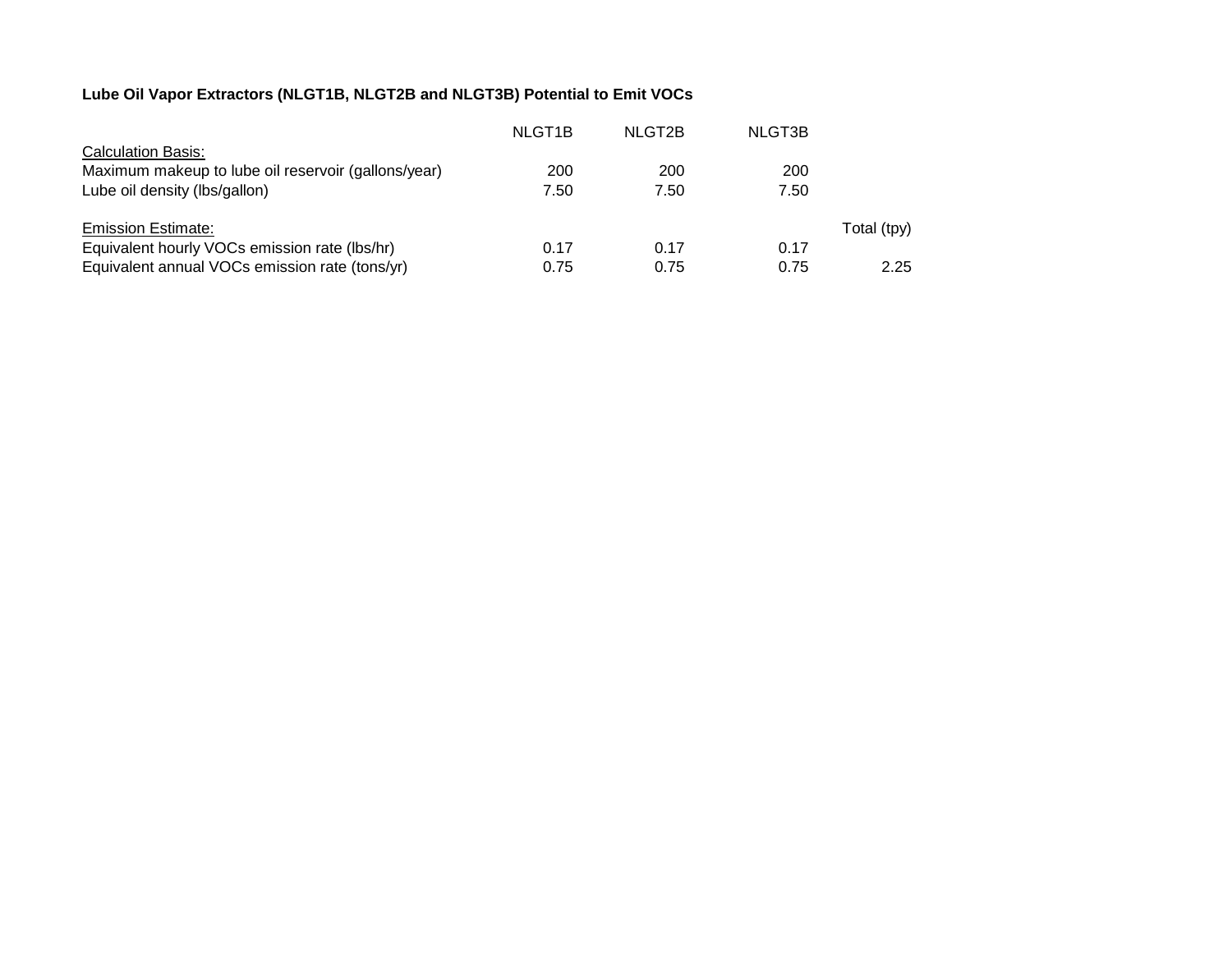# **Fuel Oil Storage Tank FH1 Potential to Emit**

# Tanks 4.09D Calculation Basis:

### *Identification Tab*

| Identification No: | NLGS FH1                                              |
|--------------------|-------------------------------------------------------|
| Description:       | Vertical steel tank with fixed cone roof, white paint |
| State:             | Arizona                                               |
| City:              | Tucson                                                |
| Company:           | TFP                                                   |

## *Physical Characteristics Tab*

| Dimension                         |                              |
|-----------------------------------|------------------------------|
| Shell Height (ft):                | 39.75                        |
| Shell Diameter (ft):              | 114                          |
| Maximum Liquid Height (ft):       | 38                           |
| Average Liquid Height (ft):       | 19                           |
| Working Volume (gal):             | 2,901,459                    |
| Turnovers per Year:               | 28                           |
| Net Throughput (gal/yr):          | 81,692,228                   |
| Is Tank Heated?                   | No                           |
| <b>Shell Characteristics</b>      |                              |
| Shell Color/Shade:                | White/White (D)              |
| <b>Shell Condition:</b>           | Poor                         |
| <b>Roof Characteristics</b>       |                              |
| Color/Shade:                      | White/White (D)              |
| Condition:                        | Poor                         |
| Type:                             | Cone                         |
| Height (ft):                      | 3.56                         |
| Slope (ft/ft) (Cone Roof):        | 0.06                         |
| <b>Breather Vent Settings</b>     |                              |
| Vacuum Setting (psig):            | $-0.03$                      |
| Pressure Setting (psig):          | 0.03                         |
| <b>Site Selection Tab</b>         |                              |
| Nearest Major City:               | Tucson, Arizona              |
| <b>Tank Contents Tab</b>          |                              |
| Chemical Category of Liquid:      | <b>Petroleum Distillates</b> |
| Single or Multi-Component liquid: | Single                       |
| <b>Chemical Name:</b>             | Distillate fuel oil no. 2    |
| <b>CAS Number</b>                 | 68334-30-5                   |
| Tanks 4.09D Calculation Results:  |                              |
| Working Loss (lbs/yr):            | 2,552.89                     |
| Breathing Loss (lbs/yr):          | 1.216.60                     |

**Total VOC Emissions (tpy): 1.88**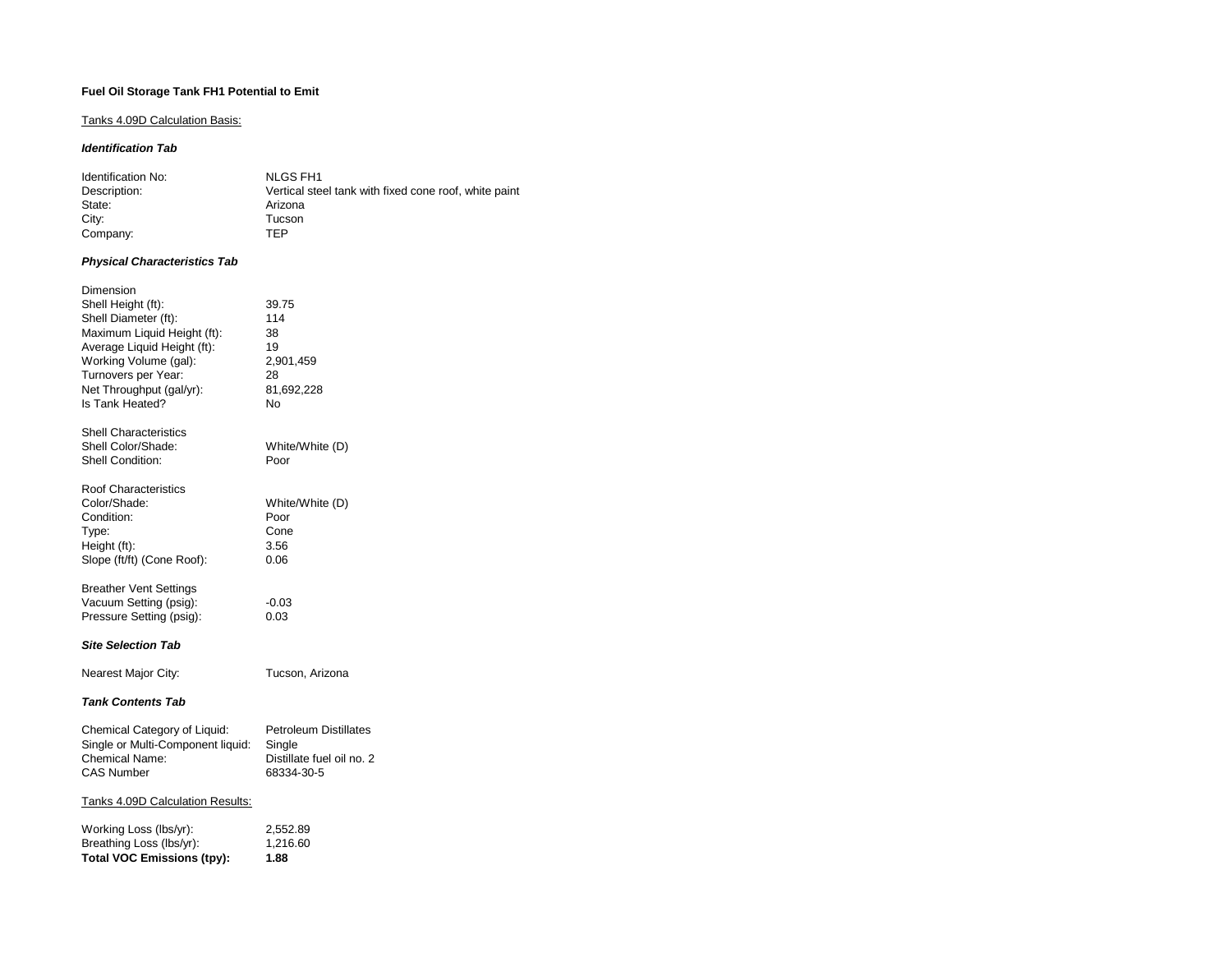#### **EMISSION SOURCES**

| REGULATED AIR POLLUTANT DATA |                                                                      |                       |                                               | <b>EMISSION POINT DESCHARGE PARAMETERS</b> |      |                 |              |               |                  |                      |             |               |           |           |
|------------------------------|----------------------------------------------------------------------|-----------------------|-----------------------------------------------|--------------------------------------------|------|-----------------|--------------|---------------|------------------|----------------------|-------------|---------------|-----------|-----------|
|                              | <b>EMISSION POINT</b>                                                | CHEMICAL COMPOSITION  |                                               | R. AIR POLLUTANT                           |      | UTM COORDINATES |              |               |                  | <b>STACK SOURCES</b> |             |               |           | NON-POINT |
|                              | (1)                                                                  | <b>TOTAL STREAM</b>   | <b>EMISSION RATE</b><br>OF EMISSION POINT (5) |                                            |      |                 |              | (6)           |                  |                      | SOURCES (7) |               |           |           |
|                              |                                                                      |                       |                                               |                                            |      |                 |              | <b>HEIGHT</b> | <b>HEIGHT</b>    |                      |             |               |           |           |
|                              |                                                                      | <b>REGULATED AIR</b>  |                                               | TONS/                                      |      | EAST            | <b>NORTH</b> | <b>ABOVE</b>  | ABOVE            |                      |             |               |           |           |
|                              |                                                                      | POLLUTANT NAME        | LB/HR                                         | <b>YEAR</b>                                |      |                 |              | <b>GROUND</b> | <b>STRUCTURE</b> | DIA.                 | VEL.        | Temp          | Length    | Width     |
| <b>NUMBER</b>                | <b>NAME</b>                                                          | (2)                   | (3)                                           | (4)                                        | ZONE | Mtr X 1000      | Mtr X 1000   | (Feet)        | (Feet)           | (Feet)               | (fps)       | $(^{\circ}F)$ | (Feet)    | (Feet)    |
| NLGT1                        | Unit #1 Gas Turbine - Natural Gas                                    | NO <sub>x</sub>       | 138                                           | 605                                        | 12   | 509             | 3558         | 41.8          | 23               | (8)                  | 24.1        | 920           | <b>NA</b> | <b>NA</b> |
| NLGT1                        | Unit #1 Gas Turbine - Natural Gas                                    | SO <sub>2</sub>       | 0.91                                          | 4.0                                        | 12   | 509             | 3558         | 41.8          | 23               | (8)                  | 24.1        | 920           | <b>NA</b> | <b>NA</b> |
| NLGT1                        | Unit #1 Gas Turbine - Natural Gas                                    | $PM_{10}/PM_{2.5}$    | 2.9                                           | 12.5                                       | 12   | 509             | 3558         | 41.8          | 23               | (8)                  | 24.1        | 920           | <b>NA</b> | <b>NA</b> |
| NLGT1                        | Unit #1 Gas Turbine - Natural Gas                                    | CO                    | 35.4                                          | 155                                        | 12   | 509             | 3558         | 41.8          | 23               | (8)                  | 24.1        | 920           | <b>NA</b> | <b>NA</b> |
| NLGT1                        | Unit #1 Gas Turbine - Natural Gas                                    | VOC                   | 0.91                                          | 4.0                                        | 12   | 509             | 3558         | 41.8          | 23               | (8)                  | 24.1        | 920           | <b>NA</b> | <b>NA</b> |
| NLGT1                        | Unit #1 Gas Turbine - Natural Gas                                    | Lead                  | <b>ND</b>                                     | <b>ND</b>                                  | 12   | 509             | 3558         | 41.8          | 23               | (8)                  | 24.1        | 920           | <b>NA</b> | <b>NA</b> |
| NLGT1                        | Unit #1 Gas Turbine - Natural Gas                                    | <b>HAPs</b>           | 0.44                                          | 1.9                                        | 12   | 509             | 3558         | 41.8          | 23               | (8)                  | 24.1        | 920           | NA        | <b>NA</b> |
| NLGT1                        | Unit #1 Gas Turbine - Natural Gas                                    | CO <sub>2e</sub>      | 48,000                                        | 210.239                                    | 12   | 509             | 3558         | 41.8          | 23               | (8)                  | 24.1        | 920           | <b>NA</b> | <b>NA</b> |
|                              |                                                                      |                       |                                               |                                            |      |                 |              |               |                  |                      |             |               |           |           |
| NLGT1                        | Unit #1 Gas Turbine - No. 2 Diesel                                   | <b>NO<sub>x</sub></b> | 380                                           | 1.665                                      | 12   | 509             | 3558         | 41.8          | 23               | (8)                  | 24.1        | 920           | <b>NA</b> | <b>NA</b> |
| NLGT1                        | Unit #1 Gas Turbine - No. 2 Diesel                                   | SO <sub>2</sub>       | 393                                           | 1,720                                      | 12   | 509             | 3558         | 41.8          | 23               | (8)                  | 24.1        | 920           | <b>NA</b> | <b>NA</b> |
| NLGT1                        | Unit #1 Gas Turbine - No. 2 Diesel                                   | $PM_{10}/PM_{2.5}$    | 5.2                                           | 22.7                                       | 12   | 509             | 3558         | 41.8          | 23               | (8)                  | 24.1        | 920           | <b>NA</b> | <b>NA</b> |
| NLGT1                        | Unit #1 Gas Turbine - No. 2 Diesel                                   | CO                    | 1.4                                           | 6.2                                        | 12   | 509             | 3558         | 41.8          | 23               | (8)                  | 24.1        | 920           | <b>NA</b> | <b>NA</b> |
| NLGT1                        | Unit #1 Gas Turbine - No. 2 Diesel                                   | VOC                   | 0.18                                          | 0.78                                       | 12   | 509             | 3558         | 41.8          | 23               | (8)                  | 24.1        | 920           | <b>NA</b> | <b>NA</b> |
| NLGT1                        | Unit #1 Gas Turbine - No. 2 Diesel                                   | Lead                  | 0.01                                          | 0.03                                       | 12   | 509             | 3558         | 41.8          | 23               | (8)                  | 24.1        | 920           | <b>NA</b> | <b>NA</b> |
| NLGT1                        | Unit #1 Gas Turbine - No. 2 Diesel                                   | <b>HAPs</b>           | 0.56                                          | 2.4                                        | 12   | 509             | 3558         | 41.8          | 23               | (8)                  | 24.1        | 920           | <b>NA</b> | <b>NA</b> |
| NLGT1                        | Unit #1 Gas Turbine - No. 2 Diesel                                   | CO <sub>2e</sub>      | 67.824                                        | 297.069                                    | 12   | 509             | 3558         | 41.8          | 23               | (8)                  | 24.1        | 920           | <b>NA</b> | <b>NA</b> |
|                              |                                                                      |                       |                                               |                                            |      |                 |              |               |                  |                      |             |               |           |           |
| NLGT1A                       | North Loop Westinghouse Unit #1 Diesel Starter Engine                | NO <sub>x</sub>       | 15.2                                          | 1.1                                        | 12   | 509             | 3558         | 14.2          | <b>NA</b>        | 0.67                 | <b>NA</b>   | <b>NA</b>     | <b>NA</b> | <b>NA</b> |
| NLGT1A                       | North Loop Westinghouse Unit #1 Diesel Starter Engine                | SO <sub>2</sub>       | 4.7                                           | 0.34                                       | 12   | 509             | 3558         | 14.2          | <b>NA</b>        | 0.67                 | <b>NA</b>   | <b>NA</b>     | <b>NA</b> | <b>NA</b> |
| NLGT1A                       | North Loop Westinghouse Unit #1 Diesel Starter Engine                | $PM_{10}/PM_{2.5}$    | 0.29                                          | 0.02                                       | 12   | 509             | 3558         | 14.2          | <b>NA</b>        | 0.67                 | <b>NA</b>   | <b>NA</b>     | <b>NA</b> | <b>NA</b> |
| NLGT1A                       | North Loop Westinghouse Unit #1 Diesel Starter Engine                | CO.                   | 3.5                                           | 0.25                                       | 12   | 509             | 3558         | 14.2          | <b>NA</b>        | 0.67                 | <b>NA</b>   | <b>NA</b>     | <b>NA</b> | <b>NA</b> |
| NLGT1A                       | North Loop Westinghouse Unit #1 Diesel Starter Engine                | <b>VOC</b>            | 0.41                                          | 0.03                                       | 12   | 509             | 3558         | 14.2          | <b>NA</b>        | 0.67                 | <b>NA</b>   | <b>NA</b>     | <b>NA</b> | <b>NA</b> |
| NLGT1A                       | North Loop Westinghouse Unit #1 Diesel Starter Engine                | Lead                  | <b>NA</b>                                     | <b>NA</b>                                  | 12   | 509             | 3558         | 14.2          | <b>NA</b>        | 0.67                 | <b>NA</b>   | <b>NA</b>     | <b>NA</b> | <b>NA</b> |
| NLGT1A                       | North Loop Westinghouse Unit #1 Diesel Starter Engine                | <b>HAPs</b>           | 0.01                                          | 0.00                                       | 12   | 509             | 3558         | 14.2          | <b>NA</b>        | 0.67                 | <b>NA</b>   | <b>NA</b>     | <b>NA</b> | <b>NA</b> |
| NLGT1A                       | North Loop Westinghouse Unit #1 Diesel Starter Engine                | CO <sub>2e</sub>      | 835                                           | 61                                         | 12   | 509             | 3558         | 14.2          | <b>NA</b>        | 0.67                 | <b>NA</b>   | <b>NA</b>     | <b>NA</b> | <b>NA</b> |
|                              |                                                                      |                       |                                               |                                            |      |                 |              |               |                  |                      |             |               |           |           |
| NLGT1B                       | North Loop Westinghouse Unit #1 Gas Turbine Lube Oil Vapor Extractor | <b>VOC</b>            | 0.17                                          | 0.75                                       | 12   | 509             | 3558         | 16            | <b>NA</b>        | 0.25                 | <b>NA</b>   | 110           | <b>NA</b> | <b>NA</b> |
|                              |                                                                      |                       |                                               |                                            |      |                 |              |               |                  |                      |             |               |           |           |
|                              |                                                                      |                       |                                               |                                            |      |                 |              |               |                  |                      |             |               |           |           |

GROUND ELEVATION OF FACILITY ABOVE MEAN SEA LEVEL 2008 2608 FEET ADEQ STANDARD CONDITIONS ARE 293K AND 101.3 KILOPASCALS (A.A.C. R18-2-101)

- (1) Identify each emission point with a unique number for this plant site, consistent with emission with emission Supplicant (3) Pounds per hour (#/HR) is maximum potential emission rate expected by applicant server than t Identify each emission point with a unique number for this plant site, consistent with emission point identification used on plot plan, previous permits, and Emissions Inventory Questionnaire. Include fugitive emissions. Limit emission point number to eight (8) character spaces. For each emission point use as many lines as necessary to list regu-lated air pollutant data. Typical emission point names are: heater, vent, boiler, tank, reactor, sepa-rator, baghouse, fugitive, etc. Abbreviations are O.K.
- (2) Components to be listed include regulated air pollutants as defined in R18-2-101. Examples of which samples as defined in R-18-2-101. Examples of which the filling instructions. Changes are the component sources as def Components to be listed include regulated air pollutants as defined in R18-2-101. Examples of<br>typical components names are: Carbon Monoxide (CO), Nitrogen Oxides (NOx), Sulfur Dioxide<br>(SO2), Volatile Organic Compounds (VOC
- 
- (4) Tons per year is annual maximum potential emission expected by applicant, which takes into account process operating schedule
- UTM coordinates are required only if the source is a major source or is required to perform refined modeling for the purposes of demonstrating compliance with ambient air quality guidelines.
- 
- a. Stack exit configuration other than a round vertical stack. Show lwngth and width for a rectangular stack. Indicate if horizontal discharge with a note.
- b. Stack's height above supporting or adjacent structures if structure is within 3 "stack heights above the ground" of stack.
- 
- (8) 10.75' X 10.75'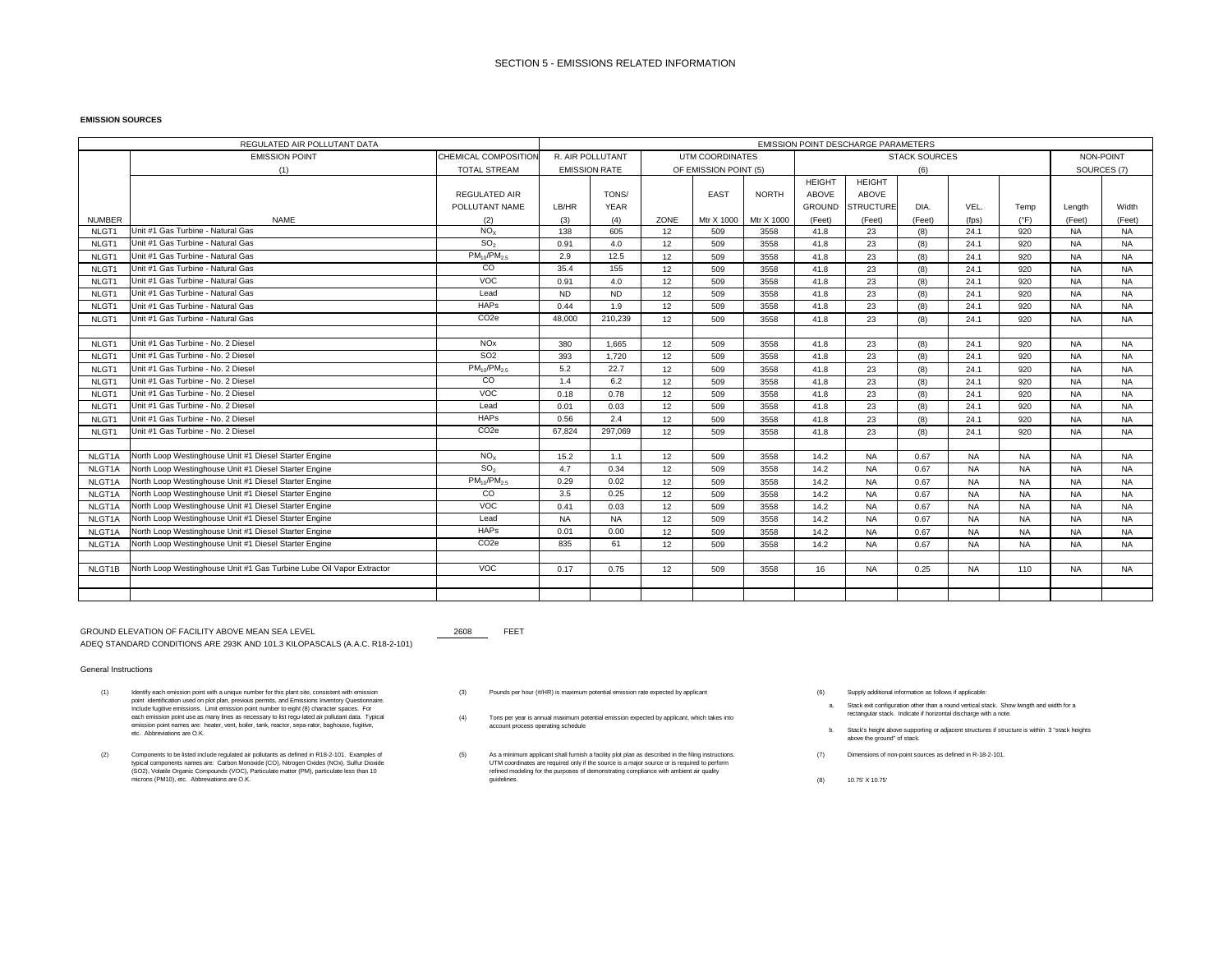#### **EMISSION SOURCES (Continued)**

| REGULATED AIR POLLUTANT DATA |                                                                      |                      | <b>EMISSION POINT DESCHARGE PARAMETERS</b> |                      |                       |                 |              |               |                  |                      |           |               |             |           |
|------------------------------|----------------------------------------------------------------------|----------------------|--------------------------------------------|----------------------|-----------------------|-----------------|--------------|---------------|------------------|----------------------|-----------|---------------|-------------|-----------|
|                              | <b>EMISSION POINT</b>                                                | CHEMICAL COMPOSITION |                                            | R. AIR POLLUTANT     |                       | UTM COORDINATES |              |               |                  | <b>STACK SOURCES</b> |           |               | NON-POINT   |           |
|                              | (1)                                                                  | <b>TOTAL STREAM</b>  |                                            | <b>EMISSION RATE</b> | OF EMISSION POINT (5) |                 |              |               |                  | (6)                  |           |               | SOURCES (7) |           |
|                              |                                                                      |                      |                                            |                      |                       |                 |              | <b>HEIGHT</b> | <b>HEIGHT</b>    |                      |           |               |             |           |
|                              |                                                                      | <b>REGULATED AIR</b> |                                            | TONS/                |                       | EAST            | <b>NORTH</b> | ABOVE         | ABOVE            |                      |           |               |             |           |
|                              |                                                                      | POLLUTANT NAME       | LB/HR                                      | <b>YEAR</b>          |                       |                 |              | <b>GROUND</b> | <b>STRUCTURE</b> | DIA.                 | VEL.      | Temp          | Lenath      | Width     |
| <b>NUMBER</b>                | <b>NAME</b>                                                          | (2)                  | (3)                                        | (4)                  | ZONE                  | Mtr X 1000      | Mtr X 1000   | (Feet)        | (Feet)           | (Feet)               | (fps)     | $(^{\circ}F)$ | (Feet)      | (Feet)    |
| NLGT <sub>2</sub>            | Unit #2 Gas Turbine - Natural Gas                                    | NO <sub>x</sub>      | 138                                        | 605                  | 12                    | 509             | 3558         | 41.8          | 23               | (8)                  | 24.1      | 920           | <b>NA</b>   | <b>NA</b> |
| NLGT <sub>2</sub>            | Unit #2 Gas Turbine - Natural Gas                                    | SO <sub>2</sub>      | 0.91                                       | 4.0                  | 12                    | 509             | 3558         | 41.8          | 23               | (8)                  | 24.1      | 920           | <b>NA</b>   | <b>NA</b> |
| NLGT <sub>2</sub>            | Unit #2 Gas Turbine - Natural Gas                                    | $PM_{10}/PM_{2.5}$   | 2.9                                        | 12.5                 | 12                    | 509             | 3558         | 41.8          | 23               | (8)                  | 24.1      | 920           | <b>NA</b>   | <b>NA</b> |
| NLGT <sub>2</sub>            | Unit #2 Gas Turbine - Natural Gas                                    | CO                   | 35.4                                       | 155                  | 12                    | 509             | 3558         | 41.8          | 23               | (8)                  | 24.1      | 920           | <b>NA</b>   | <b>NA</b> |
| NLGT <sub>2</sub>            | Unit #2 Gas Turbine - Natural Gas                                    | VOC                  | 0.91                                       | 4.0                  | 12                    | 509             | 3558         | 41.8          | 23               | (8)                  | 24.1      | 920           | <b>NA</b>   | <b>NA</b> |
| NLGT <sub>2</sub>            | Unit #2 Gas Turbine - Natural Gas                                    | Lead                 | <b>ND</b>                                  | <b>ND</b>            | 12                    | 509             | 3558         | 41.8          | 23               | (8)                  | 24.1      | 920           | <b>NA</b>   | <b>NA</b> |
| NLGT <sub>2</sub>            | Unit #2 Gas Turbine - Natural Gas                                    | <b>HAPs</b>          | 0.44                                       | 1.9                  | 12                    | 509             | 3558         | 41.8          | 23               | (8)                  | 24.1      | 920           | <b>NA</b>   | <b>NA</b> |
| NLGT <sub>2</sub>            | Unit #2 Gas Turbine - Natural Gas                                    | CO <sub>2e</sub>     | 48,000                                     | 210.239              | 12                    | 509             | 3558         | 41.8          | 23               | (8)                  | 24.1      | 920           | <b>NA</b>   | <b>NA</b> |
|                              |                                                                      |                      |                                            |                      |                       |                 |              |               |                  |                      |           |               |             |           |
| NLGT <sub>2</sub>            | Unit #2 Gas Turbine - No. 2 Diesel                                   | NO <sub>x</sub>      | 380                                        | 1.665                | 12                    | 509             | 3558         | 41.8          | 23               | (8)                  | 24.1      | 920           | <b>NA</b>   | <b>NA</b> |
| NLGT <sub>2</sub>            | Unit #2 Gas Turbine - No. 2 Diesel                                   | SO <sub>2</sub>      | 393                                        | 1.720                | 12                    | 509             | 3558         | 41.8          | 23               | (8)                  | 24.1      | 920           | <b>NA</b>   | <b>NA</b> |
| NLGT <sub>2</sub>            | Unit #2 Gas Turbine - No. 2 Diesel                                   | $PM_{10}/PM_{2.5}$   | 5.2                                        | 22.7                 | 12                    | 509             | 3558         | 41.8          | 23               | (8)                  | 24.1      | 920           | <b>NA</b>   | <b>NA</b> |
| NLGT <sub>2</sub>            | Unit #2 Gas Turbine - No. 2 Diesel                                   | CO                   | 1.4                                        | 6.2                  | 12                    | 509             | 3558         | 41.8          | 23               | (8)                  | 24.1      | 920           | <b>NA</b>   | <b>NA</b> |
| NLGT <sub>2</sub>            | Unit #2 Gas Turbine - No. 2 Diesel                                   | VOC                  | 0.18                                       | 0.78                 | 12                    | 509             | 3558         | 41.8          | 23               | (8)                  | 24.1      | 920           | <b>NA</b>   | NA        |
| NLGT <sub>2</sub>            | Unit #2 Gas Turbine - No. 2 Diesel                                   | Lead                 | 0.01                                       | 0.03                 | 12                    | 509             | 3558         | 41.8          | 23               | (8)                  | 24.1      | 920           | <b>NA</b>   | <b>NA</b> |
| NLGT <sub>2</sub>            | Unit #2 Gas Turbine - No. 2 Diesel                                   | <b>HAPs</b>          | 0.56                                       | 2.4                  | 12                    | 509             | 3558         | 41.8          | 23               | (8)                  | 24.1      | 920           | <b>NA</b>   | <b>NA</b> |
| NLGT <sub>2</sub>            | Unit #2 Gas Turbine - No. 2 Diesel                                   | CO <sub>2e</sub>     | 67.824                                     | 297.069              | 12                    | 509             | 3558         | 41.8          | 23               | (8)                  | 24.1      | 920           | <b>NA</b>   | <b>NA</b> |
|                              |                                                                      |                      |                                            |                      |                       |                 |              |               |                  |                      |           |               |             |           |
| NLGT2A                       | North Loop Westinghouse Unit #2 Diesel Starter Engine                | NO <sub>x</sub>      | 15.2                                       | 1.1                  | 12                    | 509             | 3558         | 14.2          | <b>NA</b>        | 0.67                 | <b>NA</b> | <b>NA</b>     | <b>NA</b>   | <b>NA</b> |
| NLGT2A                       | North Loop Westinghouse Unit #2 Diesel Starter Engine                | SO <sub>2</sub>      | 4.7                                        | 0.34                 | 12                    | 509             | 3558         | 14.2          | <b>NA</b>        | 0.67                 | <b>NA</b> | <b>NA</b>     | <b>NA</b>   | <b>NA</b> |
| NLGT2A                       | North Loop Westinghouse Unit #2 Diesel Starter Engine                | $PM_{10}/PM_{2.5}$   | 0.29                                       | 0.02                 | 12                    | 509             | 3558         | 14.2          | <b>NA</b>        | 0.67                 | <b>NA</b> | <b>NA</b>     | <b>NA</b>   | <b>NA</b> |
| NLGT2A                       | North Loop Westinghouse Unit #2 Diesel Starter Engine                | $\overline{c}$       | 3.5                                        | 0.25                 | 12                    | 509             | 3558         | 14.2          | <b>NA</b>        | 0.67                 | <b>NA</b> | <b>NA</b>     | <b>NA</b>   | <b>NA</b> |
| NLGT2A                       | North Loop Westinghouse Unit #2 Diesel Starter Engine                | VOC                  | 0.41                                       | 0.03                 | 12                    | 509             | 3558         | 14.2          | <b>NA</b>        | 0.67                 | <b>NA</b> | <b>NA</b>     | <b>NA</b>   | <b>NA</b> |
| NLGT2A                       | North Loop Westinghouse Unit #2 Diesel Starter Engine                | Lead                 | <b>NA</b>                                  | <b>NA</b>            | 12                    | 509             | 3558         | 14.2          | <b>NA</b>        | 0.67                 | <b>NA</b> | <b>NA</b>     | <b>NA</b>   | <b>NA</b> |
| NLGT2A                       | North Loop Westinghouse Unit #2 Diesel Starter Engine                | <b>HAPs</b>          | 0.01                                       | 0.00                 | 12                    | 509             | 3558         | 14.2          | <b>NA</b>        | 0.67                 | <b>NA</b> | <b>NA</b>     | <b>NA</b>   | <b>NA</b> |
| NLGT2A                       | North Loop Westinghouse Unit #2 Diesel Starter Engine                | CO <sub>2e</sub>     | 835                                        | 61                   | 12                    | 509             | 3558         | 14.2          | <b>NA</b>        | 0.67                 | <b>NA</b> | <b>NA</b>     | <b>NA</b>   | <b>NA</b> |
|                              |                                                                      |                      |                                            |                      |                       |                 |              |               |                  |                      |           |               |             |           |
| NLGT2B                       | North Loop Westinghouse Unit #2 Gas Turbine Lube Oil Vapor Extractor | <b>VOC</b>           | 0.17                                       | 0.75                 | 12                    | 509             | 3558         | 16            | <b>NA</b>        | 0.25                 | <b>NA</b> | 110           | <b>NA</b>   | <b>NA</b> |
|                              |                                                                      |                      |                                            |                      |                       |                 |              |               |                  |                      |           |               |             |           |

GROUND ELEVATION OF FACILITY ABOVE MEAN SEA LEVEL **1998 12608** FEET ADEQ STANDARD CONDITIONS ARE 293K AND 101.3 KILOPASCALS (A.A.C. R18-2-101)

- (1) Identify each emission point with a unique number for this plant site, consistent with emission<br>point identification used on point point products premier than a round vertical state in the point of the state of the st etc. Abbreviations are O.K.
- (2) Components to be to be the component of the component of the component of the component of the component of the component of the component of the component of the component of the component of the component of the comp Components to be listed include regulated air pollutants as defined in R18-2-101. Examples of<br>typical components names are: Carbon Monoxide (CO), Nitrogen Oxides (NOx), Sulfur Dioxide<br>(SO2), Volatile Organic Compounds (VOC
- 
- (4) Tons per year is annual maximum potential emission expected by applicant, which takes into account process operating schedule each emission point use as many lines as necessary to list regu-lated air pollutant data. Typical emission point names are: heater, vent, boiler, tank, reactor, sepa-rator, baghouse, fugitive,
	- refined modeling for the purposes of demonstrating compliance with ambient air quality guidelines.
- 
- a. Stack exit configuration other than a round vertical stack. Show lwngth and width for a rectangular stack. Indicate if horizontal discharge with a note.
- b. Stack's height above supporting or adjacent structures if structure is within 3 "stack heights above the ground" of stack.
- 
- (8) 10.75' X 10.75'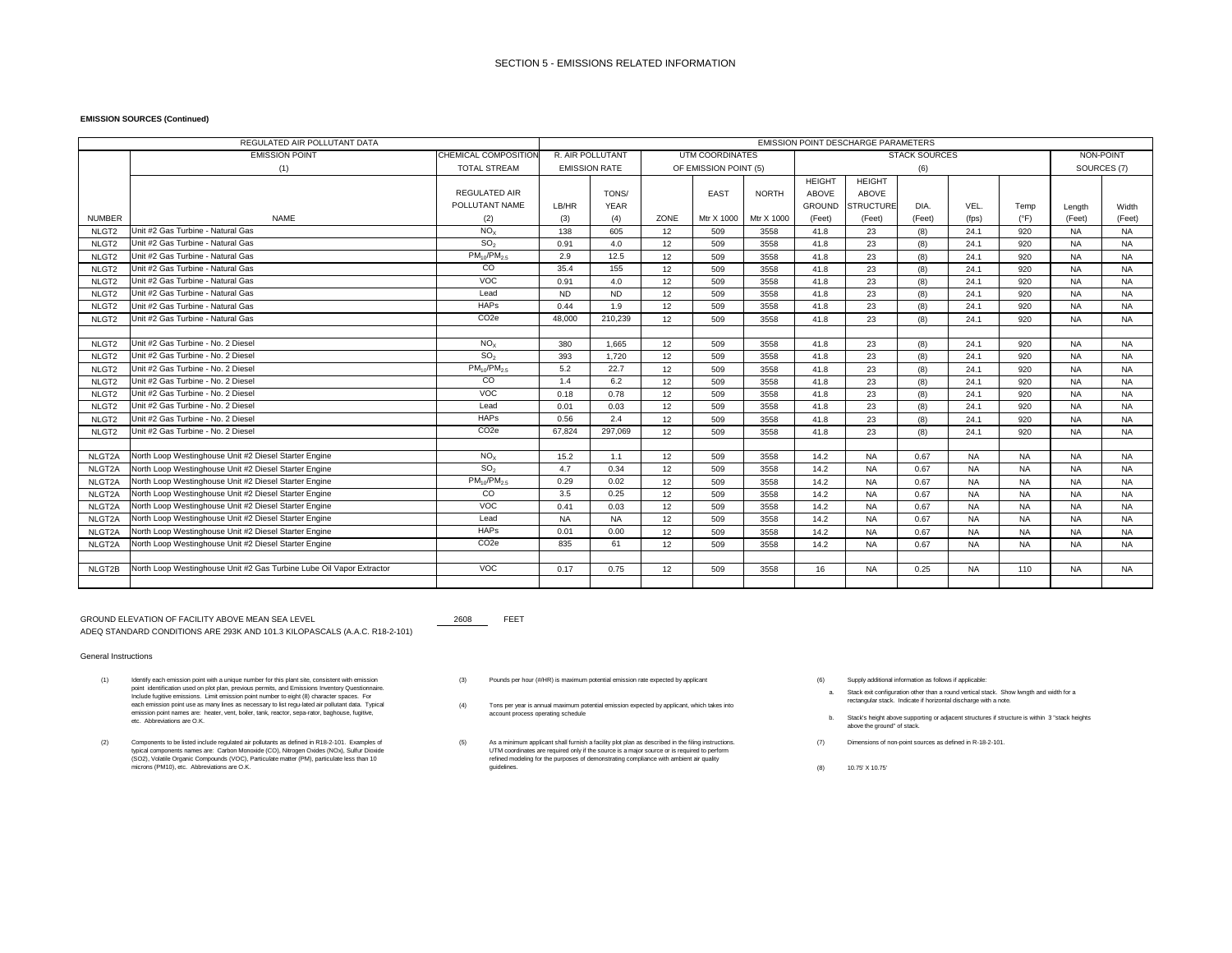#### **EMISSION SOURCES (Continued)**

| REGULATED AIR POLLUTANT DATA |                                                                      |                      | <b>EMISSION POINT DESCHARGE PARAMETERS</b> |                      |      |                       |              |               |                  |                      |           |               |             |           |
|------------------------------|----------------------------------------------------------------------|----------------------|--------------------------------------------|----------------------|------|-----------------------|--------------|---------------|------------------|----------------------|-----------|---------------|-------------|-----------|
|                              | <b>EMISSION POINT</b>                                                | CHEMICAL COMPOSITION |                                            | R. AIR POLLUTANT     |      | UTM COORDINATES       |              |               |                  | <b>STACK SOURCES</b> |           |               | NON-POINT   |           |
|                              | (1)                                                                  | <b>TOTAL STREAM</b>  |                                            | <b>EMISSION RATE</b> |      | OF EMISSION POINT (5) |              |               |                  | (6)                  |           |               | SOURCES (7) |           |
|                              |                                                                      |                      |                                            |                      |      |                       |              | <b>HEIGHT</b> | <b>HEIGHT</b>    |                      |           |               |             |           |
|                              |                                                                      | <b>REGULATED AIR</b> |                                            | TONS/                |      | EAST                  | <b>NORTH</b> | ABOVE         | ABOVE            |                      |           |               |             |           |
|                              |                                                                      | POLLUTANT NAME       | LB/HR                                      | <b>YEAR</b>          |      |                       |              | <b>GROUND</b> | <b>STRUCTURE</b> | DIA.                 | VEL.      | Temp          | Lenath      | Width     |
| <b>NUMBER</b>                | <b>NAME</b>                                                          | (2)                  | (3)                                        | (4)                  | ZONE | Mtr X 1000            | Mtr X 1000   | (Feet)        | (Feet)           | (Feet)               | (fps)     | $(^{\circ}F)$ | (Feet)      | (Feet)    |
| NLGT3                        | Unit #3 Gas Turbine - Natural Gas                                    | NO <sub>x</sub>      | 138                                        | 605                  | 12   | 509                   | 3558         | 41.8          | 23               | (8)                  | 24.1      | 920           | <b>NA</b>   | <b>NA</b> |
| NLGT3                        | Unit #3 Gas Turbine - Natural Gas                                    | SO <sub>2</sub>      | 0.91                                       | 4.0                  | 12   | 509                   | 3558         | 41.8          | 23               | (8)                  | 24.1      | 920           | <b>NA</b>   | <b>NA</b> |
| NLGT3                        | Unit #3 Gas Turbine - Natural Gas                                    | $PM_{10}/PM_{2.5}$   | 2.9                                        | 12.5                 | 12   | 509                   | 3558         | 41.8          | 23               | (8)                  | 24.1      | 920           | <b>NA</b>   | <b>NA</b> |
| NLGT3                        | Unit #3 Gas Turbine - Natural Gas                                    | CO                   | 35.4                                       | 155                  | 12   | 509                   | 3558         | 41.8          | 23               | (8)                  | 24.1      | 920           | <b>NA</b>   | <b>NA</b> |
| NLGT3                        | Unit #3 Gas Turbine - Natural Gas                                    | VOC                  | 0.91                                       | 4.0                  | 12   | 509                   | 3558         | 41.8          | 23               | (8)                  | 24.1      | 920           | <b>NA</b>   | <b>NA</b> |
| NLGT3                        | Unit #3 Gas Turbine - Natural Gas                                    | Lead                 | <b>ND</b>                                  | <b>ND</b>            | 12   | 509                   | 3558         | 41.8          | 23               | (8)                  | 24.1      | 920           | <b>NA</b>   | <b>NA</b> |
| NLGT3                        | Unit #3 Gas Turbine - Natural Gas                                    | <b>HAPs</b>          | 0.44                                       | 1.9                  | 12   | 509                   | 3558         | 41.8          | 23               | (8)                  | 24.1      | 920           | <b>NA</b>   | <b>NA</b> |
| NLGT3                        | Unit #3 Gas Turbine - Natural Gas                                    | CO <sub>2e</sub>     | 48,000                                     | 210.239              | 12   | 509                   | 3558         | 41.8          | 23               | (8)                  | 24.1      | 920           | <b>NA</b>   | <b>NA</b> |
|                              |                                                                      |                      |                                            |                      |      |                       |              |               |                  |                      |           |               |             |           |
| NLGT3                        | Unit #3 Gas Turbine - No. 2 Diesel                                   | NO <sub>x</sub>      | 380                                        | 1.665                | 12   | 509                   | 3558         | 41.8          | 23               | (8)                  | 24.1      | 920           | <b>NA</b>   | <b>NA</b> |
| NLGT3                        | Unit #3 Gas Turbine - No. 2 Diesel                                   | SO <sub>2</sub>      | 393                                        | 1.720                | 12   | 509                   | 3558         | 41.8          | 23               | (8)                  | 24.1      | 920           | <b>NA</b>   | <b>NA</b> |
| NLGT3                        | Unit #3 Gas Turbine - No. 2 Diesel                                   | $PM_{10}/PM_{2.5}$   | 5.2                                        | 22.7                 | 12   | 509                   | 3558         | 41.8          | 23               | (8)                  | 24.1      | 920           | <b>NA</b>   | <b>NA</b> |
| NLGT3                        | Unit #3 Gas Turbine - No. 2 Diesel                                   | CO                   | 1.4                                        | 6.2                  | 12   | 509                   | 3558         | 41.8          | 23               | (8)                  | 24.1      | 920           | <b>NA</b>   | <b>NA</b> |
| NLGT3                        | Unit #3 Gas Turbine - No. 2 Diesel                                   | VOC                  | 0.18                                       | 0.78                 | 12   | 509                   | 3558         | 41.8          | 23               | (8)                  | 24.1      | 920           | <b>NA</b>   | NA        |
| NLGT3                        | Unit #3 Gas Turbine - No. 2 Diesel                                   | Lead                 | 0.01                                       | 0.03                 | 12   | 509                   | 3558         | 41.8          | 23               | (8)                  | 24.1      | 920           | <b>NA</b>   | <b>NA</b> |
| NLGT3                        | Unit #3 Gas Turbine - No. 2 Diesel                                   | <b>HAPs</b>          | 0.56                                       | 2.4                  | 12   | 509                   | 3558         | 41.8          | 23               | (8)                  | 24.1      | 920           | <b>NA</b>   | <b>NA</b> |
| NLGT3                        | Unit #3 Gas Turbine - No. 2 Diesel                                   | CO <sub>2e</sub>     | 67.824                                     | 297.069              | 12   | 509                   | 3558         | 41.8          | 23               | (8)                  | 24.1      | 920           | <b>NA</b>   | <b>NA</b> |
|                              |                                                                      |                      |                                            |                      |      |                       |              |               |                  |                      |           |               |             |           |
| NLGT3A                       | North Loop Westinghouse Unit #3 Diesel Starter Engine                | NO <sub>x</sub>      | 15.2                                       | 1.1                  | 12   | 509                   | 3558         | 14.2          | <b>NA</b>        | 0.67                 | <b>NA</b> | <b>NA</b>     | <b>NA</b>   | <b>NA</b> |
| NLGT3A                       | North Loop Westinghouse Unit #3 Diesel Starter Engine                | SO <sub>2</sub>      | 4.7                                        | 0.34                 | 12   | 509                   | 3558         | 14.2          | <b>NA</b>        | 0.67                 | <b>NA</b> | <b>NA</b>     | <b>NA</b>   | <b>NA</b> |
| NLGT3A                       | North Loop Westinghouse Unit #3 Diesel Starter Engine                | $PM_{10}/PM_{2.5}$   | 0.29                                       | 0.02                 | 12   | 509                   | 3558         | 14.2          | <b>NA</b>        | 0.67                 | <b>NA</b> | <b>NA</b>     | <b>NA</b>   | <b>NA</b> |
| NLGT3A                       | North Loop Westinghouse Unit #3 Diesel Starter Engine                | $\overline{c}$       | 3.5                                        | 0.25                 | 12   | 509                   | 3558         | 14.2          | <b>NA</b>        | 0.67                 | <b>NA</b> | <b>NA</b>     | <b>NA</b>   | <b>NA</b> |
| NLGT3A                       | North Loop Westinghouse Unit #3 Diesel Starter Engine                | VOC                  | 0.41                                       | 0.03                 | 12   | 509                   | 3558         | 14.2          | <b>NA</b>        | 0.67                 | <b>NA</b> | <b>NA</b>     | <b>NA</b>   | <b>NA</b> |
| NLGT3A                       | North Loop Westinghouse Unit #3 Diesel Starter Engine                | Lead                 | <b>NA</b>                                  | <b>NA</b>            | 12   | 509                   | 3558         | 14.2          | <b>NA</b>        | 0.67                 | <b>NA</b> | <b>NA</b>     | <b>NA</b>   | <b>NA</b> |
| NLGT3A                       | North Loop Westinghouse Unit #3 Diesel Starter Engine                | <b>HAPs</b>          | 0.01                                       | 0.00                 | 12   | 509                   | 3558         | 14.2          | <b>NA</b>        | 0.67                 | <b>NA</b> | <b>NA</b>     | <b>NA</b>   | <b>NA</b> |
| NLGT3A                       | North Loop Westinghouse Unit #3 Diesel Starter Engine                | CO <sub>2e</sub>     | 835                                        | 61                   | 12   | 509                   | 3558         | 14.2          | <b>NA</b>        | 0.67                 | <b>NA</b> | <b>NA</b>     | <b>NA</b>   | <b>NA</b> |
|                              |                                                                      |                      |                                            |                      |      |                       |              |               |                  |                      |           |               |             |           |
| NLGT3B                       | North Loop Westinghouse Unit #3 Gas Turbine Lube Oil Vapor Extractor | <b>VOC</b>           | 0.17                                       | 0.75                 | 12   | 509                   | 3558         | 16            | <b>NA</b>        | 0.25                 | <b>NA</b> | 110           | <b>NA</b>   | <b>NA</b> |
|                              |                                                                      |                      |                                            |                      |      |                       |              |               |                  |                      |           |               |             |           |

GROUND ELEVATION OF FACILITY ABOVE MEAN SEA LEVEL **1998 12608** FEET ADEQ STANDARD CONDITIONS ARE 293K AND 101.3 KILOPASCALS (A.A.C. R18-2-101)

- (1) Identify each emission point with a unique number for this plant site, consistent with emission<br>point identification used on point point products premier than a round vertical state in the point of the state of the st etc. Abbreviations are O.K.
- (2) Components to be to be the component of the component of the component of the component of the component of the component of the component of the component of the component of the component of the component of the comp Components to be listed include regulated air pollutants as defined in R18-2-101. Examples of<br>typical components names are: Carbon Monoxide (CO), Nitrogen Oxides (NOx), Sulfur Dioxide<br>(SO2), Volatile Organic Compounds (VOC
- 
- (4) Tons per year is annual maximum potential emission expected by applicant, which takes into account process operating schedule each emission point use as many lines as necessary to list regu-lated air pollutant data. Typical emission point names are: heater, vent, boiler, tank, reactor, sepa-rator, baghouse, fugitive,
	- refined modeling for the purposes of demonstrating compliance with ambient air quality guidelines.
- 
- a. Stack exit configuration other than a round vertical stack. Show lwngth and width for a rectangular stack. Indicate if horizontal discharge with a note.
- b. Stack's height above supporting or adjacent structures if structure is within 3 "stack heights above the ground" of stack.
- 
- (8) 10.75' X 10.75'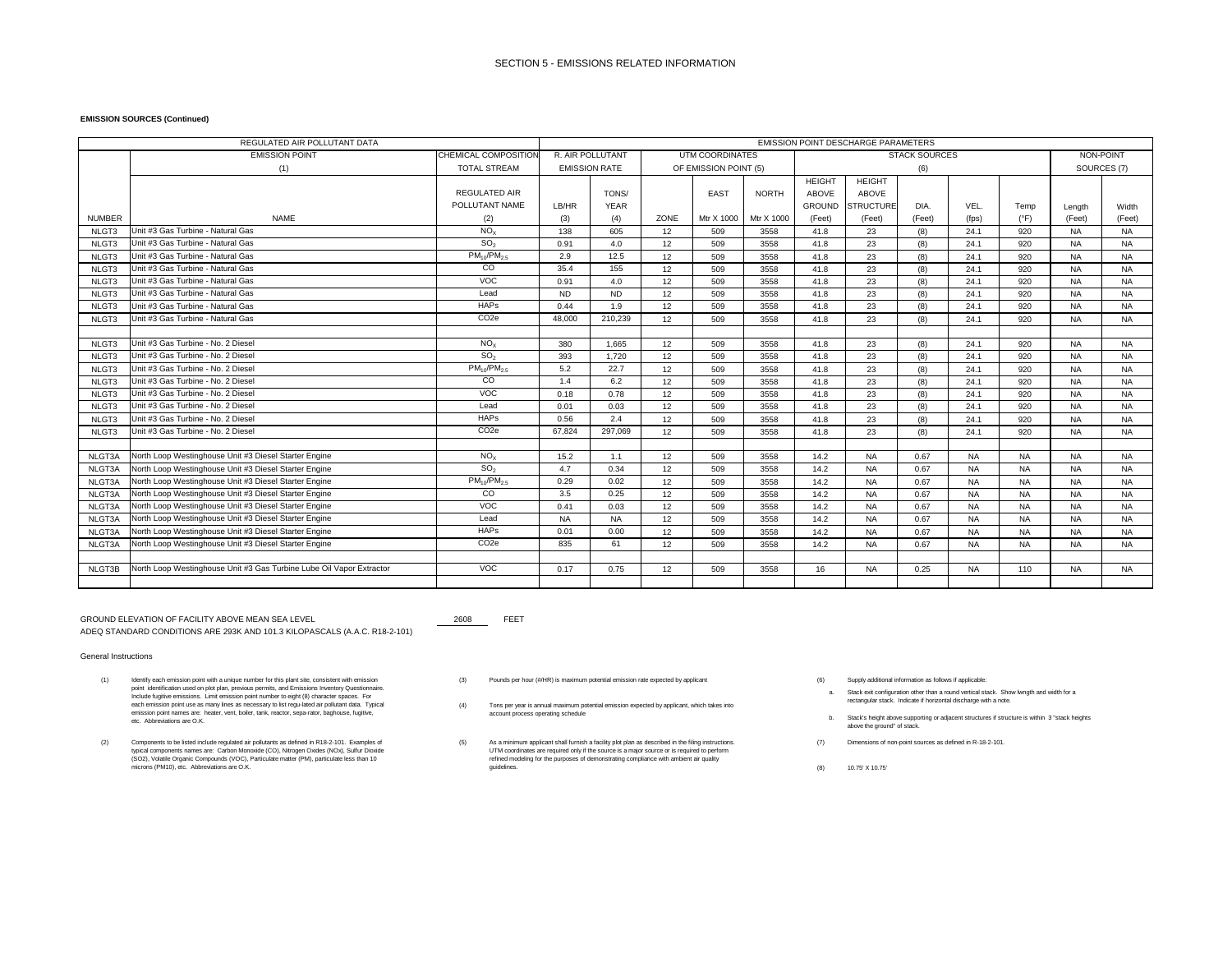#### **EMISSION SOURCES (Continued)**

|                 | REGULATED AIR POLLUTANT DATA      |                      | EMISSION POINT DESCHARGE PARAMETERS        |           |                       |            |              |               |                  |                      |       |               |           |        |
|-----------------|-----------------------------------|----------------------|--------------------------------------------|-----------|-----------------------|------------|--------------|---------------|------------------|----------------------|-------|---------------|-----------|--------|
|                 | <b>EMISSION POINT</b>             | CHEMICAL COMPOSITION | R. AIR POLLUTANT<br><b>UTM COORDINATES</b> |           |                       |            |              |               |                  | <b>STACK SOURCES</b> |       |               | NON-POINT |        |
|                 | (1)                               | <b>TOTAL STREAM</b>  | <b>EMISSION RATE</b>                       |           | OF EMISSION POINT (5) |            | (6)          |               |                  |                      |       | SOURCES (7)   |           |        |
|                 |                                   |                      |                                            |           |                       |            |              | <b>HEIGHT</b> | <b>HEIGHT</b>    |                      |       |               |           |        |
|                 |                                   | <b>REGULATED AIR</b> |                                            | TONS/     |                       | EAST       | <b>NORTH</b> | ABOVE         | ABOVE            |                      |       |               |           |        |
|                 |                                   | POLLUTANT NAME       | LB/HR                                      | YEAR      |                       |            |              | GROUND        | <b>STRUCTURE</b> | DIA.                 | VEL.  | Temp          | Length    | Width  |
| <b>NUMBER</b>   | <b>NAME</b>                       | (2)                  | (3)                                        | (4)       | ZONE                  | Mtr X 1000 | Mtr X 1000   | (Feet)        | (Feet)           | (Feet)               | (fps) | $(^{\circ}F)$ | (Feet)    | (Feet) |
| NLGT4           | Unit #4 Gas Turbine - Natural Gas | NO <sub>X</sub>      | 77.1                                       | 38.1      |                       |            |              |               |                  |                      |       |               |           |        |
| NLGT4           | Unit #4 Gas Turbine - Natural Gas | SO <sub>2</sub>      | 0.59                                       | 0.29      |                       |            |              |               |                  |                      |       |               |           |        |
| NLGT4           | Unit #4 Gas Turbine - Natural Gas | $PM_{10}/PM_{2.5}$   | 1.8                                        | 0.91      |                       |            |              |               |                  |                      |       |               |           |        |
| NLGT4           | Unit #4 Gas Turbine - Natural Gas | $\overline{c}$       | 202.6                                      | 100.0     |                       |            |              |               |                  |                      |       |               |           |        |
| NLGT4           | Unit #4 Gas Turbine - Natural Gas | VOC                  | 0.59                                       | 0.29      |                       |            |              |               |                  |                      |       |               |           |        |
| NLGT4           | Unit #4 Gas Turbine - Natural Gas | Lead                 | <b>ND</b>                                  | <b>ND</b> |                       |            |              |               |                  |                      |       |               |           |        |
| NLGT4           | Unit #4 Gas Turbine - Natural Gas | <b>HAPs</b>          | 0.29                                       | 0.14      |                       |            |              |               |                  |                      |       |               |           |        |
| NLGT4           | Unit #4 Gas Turbine - Natural Gas | CO <sub>2e</sub>     | 31,055                                     | 15,326    |                       |            |              |               |                  |                      |       |               |           |        |
|                 |                                   |                      |                                            |           |                       |            |              |               |                  |                      |       |               |           |        |
| FH <sub>1</sub> | Fuel Oil Storage Tank #1          | VOC                  |                                            | 1.9       |                       |            |              |               |                  |                      |       |               |           |        |
|                 |                                   |                      |                                            |           |                       |            |              |               |                  |                      |       |               |           |        |
|                 |                                   |                      |                                            |           |                       |            |              |               |                  |                      |       |               |           |        |
|                 |                                   |                      |                                            |           |                       |            |              |               |                  |                      |       |               |           |        |
|                 |                                   |                      |                                            |           |                       |            |              |               |                  |                      |       |               |           |        |
|                 |                                   |                      |                                            |           |                       |            |              |               |                  |                      |       |               |           |        |
|                 |                                   |                      |                                            |           |                       |            |              |               |                  |                      |       |               |           |        |
|                 |                                   |                      |                                            |           |                       |            |              |               |                  |                      |       |               |           |        |
|                 |                                   |                      |                                            |           |                       |            |              |               |                  |                      |       |               |           |        |
|                 |                                   |                      |                                            |           |                       |            |              |               |                  |                      |       |               |           |        |
|                 |                                   |                      |                                            |           |                       |            |              |               |                  |                      |       |               |           |        |
|                 |                                   |                      |                                            |           |                       |            |              |               |                  |                      |       |               |           |        |
|                 |                                   |                      |                                            |           |                       |            |              |               |                  |                      |       |               |           |        |
|                 |                                   |                      |                                            |           |                       |            |              |               |                  |                      |       |               |           |        |
|                 |                                   |                      |                                            |           |                       |            |              |               |                  |                      |       |               |           |        |
|                 |                                   |                      |                                            |           |                       |            |              |               |                  |                      |       |               |           |        |

GROUND ELEVATION OF FACILITY ABOVE MEAN SEA LEVEL 2608 2608 FEET ADEQ STANDARD CONDITIONS ARE 293K AND 101.3 KILOPASCALS (A.A.C. R18-2-101)

- (1) Identify each emission point with a unique number for this plant site, consistent with emission with emission the mission (3) Pounds per hour (#/HR) is maximum potential emission rate expected by applicant (6) (6) point identification used on plot plan, previous permits, and Emissions Inventory Questionnaire. Include fugitive emissions. Limit emission point number to eight (8) character spaces. For each emission point use as many lines as necessary to list regu-lated air pollutant data. Typical emission point names are: heater, vent, boiler, tank, reactor, sepa-rator, baghouse, fugitive, etc. Abbreviations are O.K.
- (2) Components to be listed include regulated air pollutants as defined in R18-2-101. Examples of which samples as defined in R-18-2-101. Examples of which are the strainimum applicant shall furnish a facility plot plan as typical components names are: Carbon Monoxide (CO), Nitrogen Oxides (NOx), Sulfur Dioxide<br>(SO2), Volatile Organic Compounds (VOC), Particulate matter (PM), particulate less than 10<br>microns (PM10), etc. Abbreviations are
- (3) Pounds per hour (#/HR) is maximum potential emission rate expected by applicant (6) (6) Supply additional information as follows if applicable:
- (4) Tons per year is annual maximum potential emission expected by applicant, which takes into account process operating schedule
- As a minimum applicant shall furnish a facility plot plan as described in the filing instructions. UTM coordinates are required only if the source is a major source or is required to perform refined modeling for the purposes of demonstrating compliance with ambient air quality guidelines.
- - a. Stack exit configuration other than a round vertical stack. Show lwngth and width for a rectangular stack. Indicate if horizontal discharge with a note.
- b. Stack's height above supporting or adjacent structures if structure is within 3 "stack heights above the ground" of stack.
- 
- (8) 10.75' X 10.75'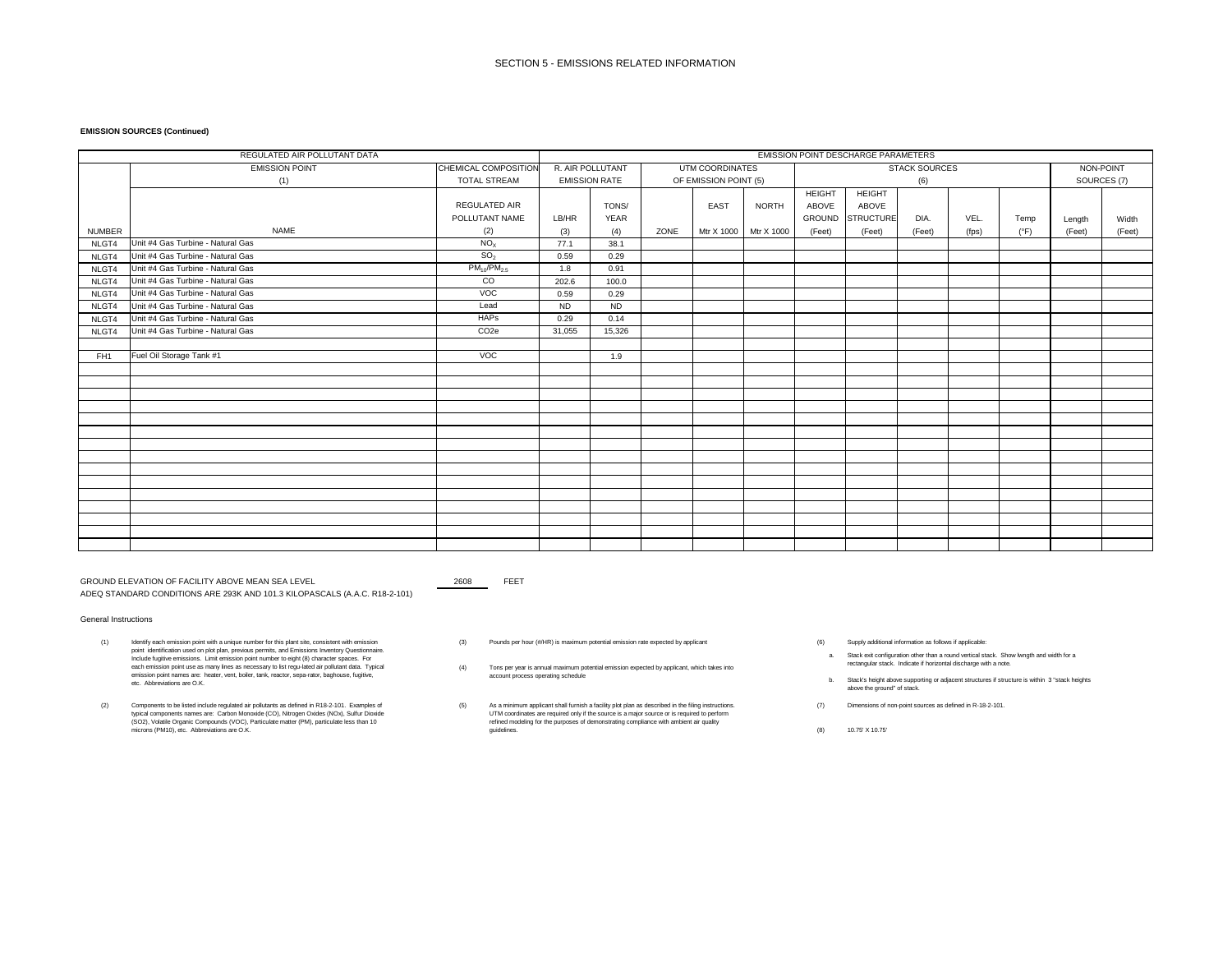| Percentile |       | ppm CO pmm NOx |
|------------|-------|----------------|
| 0          | 0     | 0              |
| 0.05       | 152.6 | 8.9            |
| 0.1        | 176.2 | 13.8           |
| 0.15       | 184.6 | 14.4           |
| 0.2        | 189.5 | 15.2           |
| 0.25       | 192.8 | 16.7           |
| 0.3        | 196   | 17.8           |
| 0.35       | 201.3 | 18.1           |
| 0.4        | 209.7 | 18.5           |
| 0.45       | 220.4 | 19.1           |
| 0.5        | 225.6 | 19.8           |
| 0.55       | 228.6 | 20.5           |
| 0.6        | 233.5 | 21.1           |
| 0.65       | 238.3 | 21.7           |
| 0.7        | 242.8 | 22.2           |
| 0.75       | 250   | 22.7           |
| 0.8        | 259.6 | 23.2           |
| 0.85       | 274.1 | 24.3           |
| 0.9        | 293.2 | 25.3           |
| 0.95       | 323.2 | 29.4           |
| 1          | 481.3 | 69.8           |

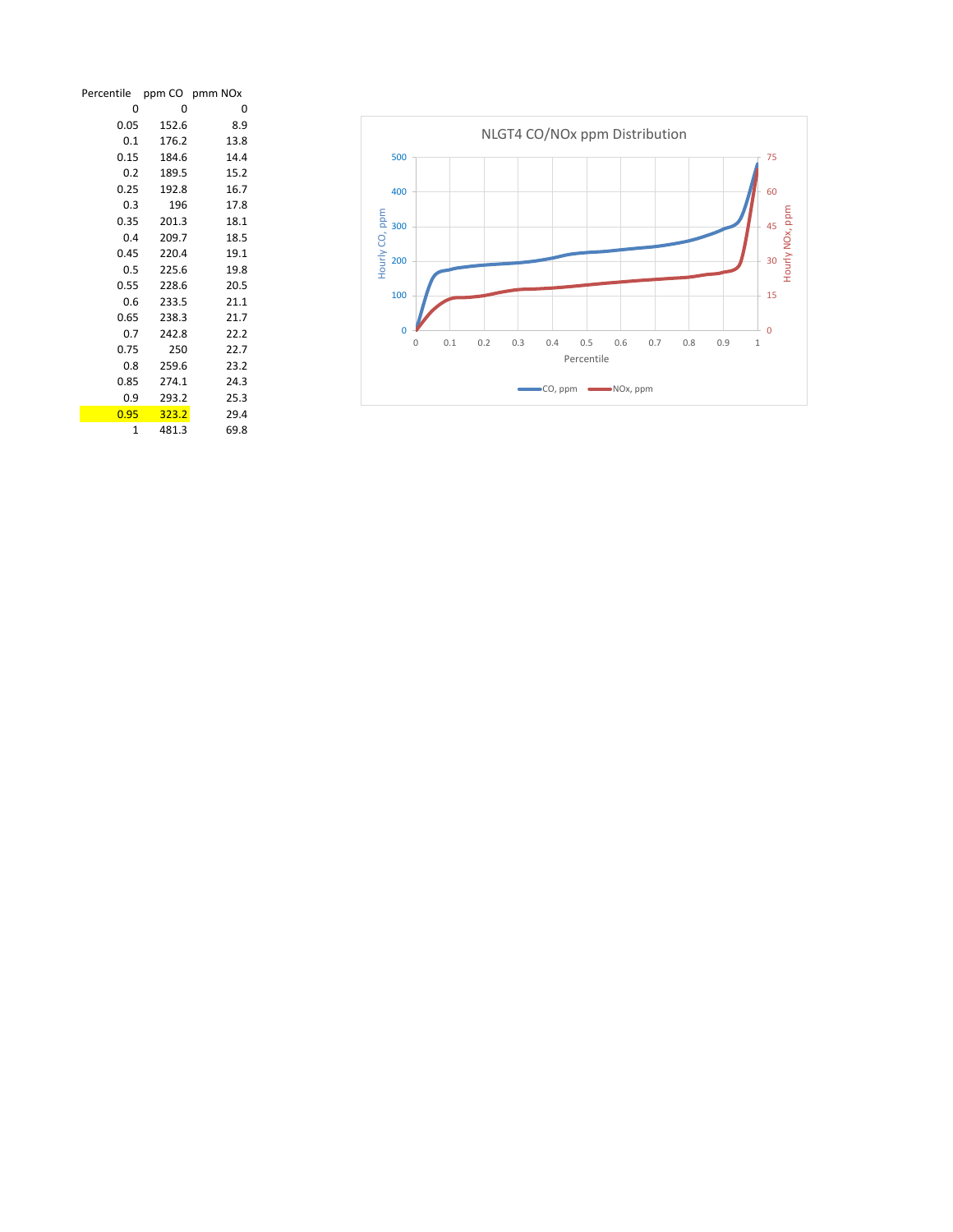# Tables 3.1-1 and 3.1-2a Exerpt: Uncontrolled Emission Factors for Criteria Pollutants and Greenhouse Gases from Stationary Gas Turbines

| Emission Factor (Ib/MMBtu)        |             |                            |
|-----------------------------------|-------------|----------------------------|
| Pollutant                         |             | Natural Gas Distillate Oil |
| CO (uncontrolled)                 | 0.082       | 0.0033                     |
| CO (water injection)              | 0.03        | 0.076                      |
| CO <sub>2</sub>                   | 110         | 157                        |
| Methane                           | 8.6E-03     | ND                         |
| <b>N2O</b>                        | 0.003       | ND                         |
| PM (condensible)                  | 4.7E-03     | $7.2E-03$                  |
| PM (filterable)                   | 1.9E-03     | $4.3E - 03$                |
| PM (total)                        | $6.6E-03$   | $1.2E - 02$                |
| Lead                              | ND          | $1.4E - 0.5$               |
| VOC                               | $2.1E-03$   | $4.1E - 04$                |
| SO <sub>2</sub>                   | 0.94S       | 1.01S                      |
| NO <sub>x</sub> (uncontrolled)    | 0.32        | 0.88                       |
| NO <sub>x</sub> (water injection) | $1.3E - 01$ | $2.4E - 01$                |
|                                   |             |                            |